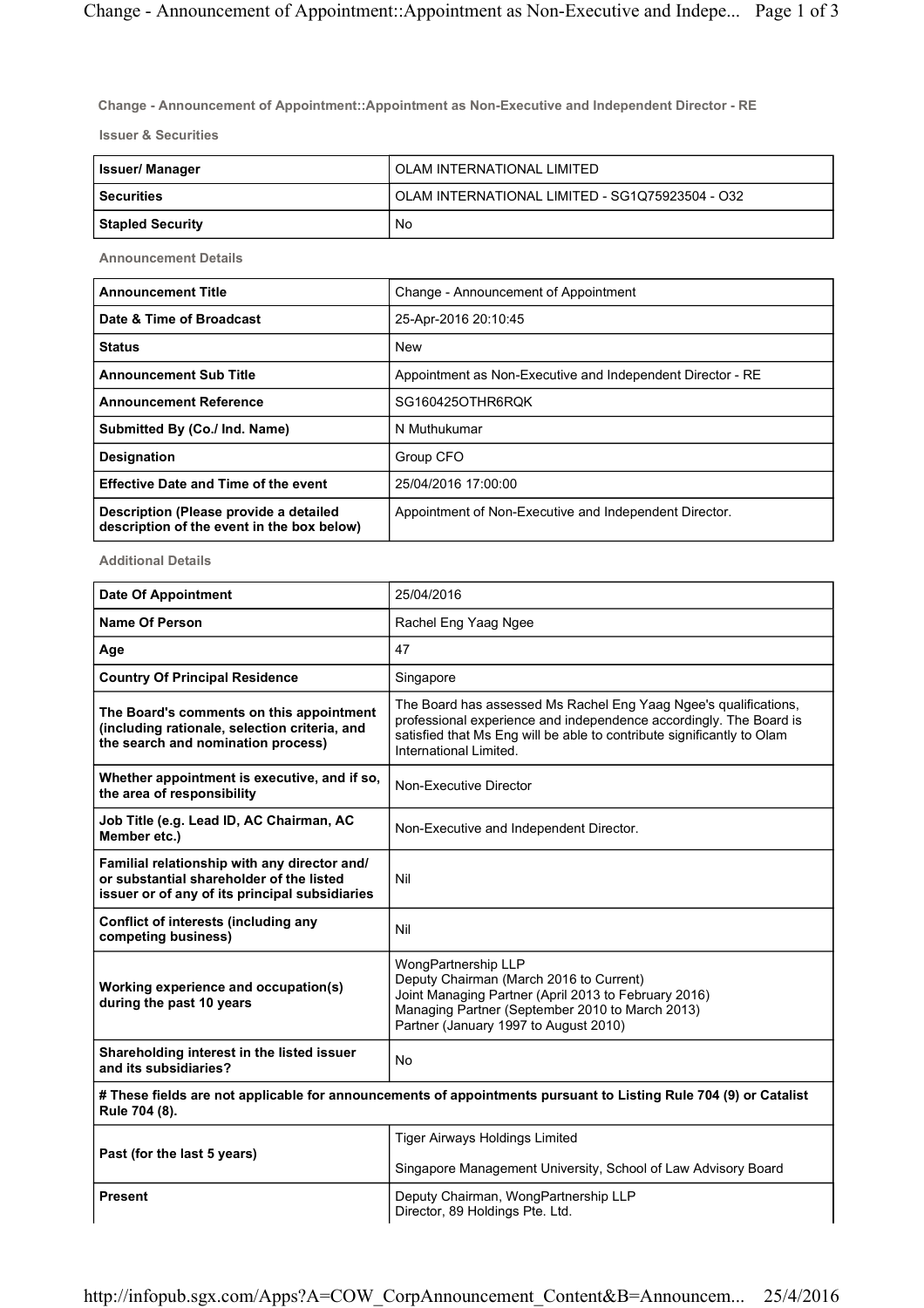|                                                                                                                                                                                                                                                                                                                                                                                                                                                                                                                                                                                                                                                                                     | Director, WOPA Services Pte. Ltd.<br>Director, WongPartnership Myanmar Limited<br>Director, Starhub Ltd<br>Director, SPH REIT Management Pte. Ltd.<br>Director, Certis CISCO Security Pte. Ltd.<br>Director, Singapore Accountancy Commission<br>Director, Public Utilities Board<br>Member, Committee on the Future Economy<br>Member, Singapore Institute of Technology, Board of Trustees<br>Member, Singapore Business Federation Council<br>Member, ABF Singapore Bond Index Fund, Supervisory Committee<br>Member, Institute of Banking & Finance, Capital Markets and Financial<br>Advisory Services Exam Board<br>Member, Asia Pacific Real Estate Association (Singapore Chapter) Board<br>Member, Raffles Girls School (Secondary), Board of Governors |
|-------------------------------------------------------------------------------------------------------------------------------------------------------------------------------------------------------------------------------------------------------------------------------------------------------------------------------------------------------------------------------------------------------------------------------------------------------------------------------------------------------------------------------------------------------------------------------------------------------------------------------------------------------------------------------------|------------------------------------------------------------------------------------------------------------------------------------------------------------------------------------------------------------------------------------------------------------------------------------------------------------------------------------------------------------------------------------------------------------------------------------------------------------------------------------------------------------------------------------------------------------------------------------------------------------------------------------------------------------------------------------------------------------------------------------------------------------------|
| (a) Whether at any time during the last 10<br>years, an application or a petition under any<br>bankruptcy law of any jurisdiction was filed<br>against him or against a partnership of<br>which he was a partner at the time when he<br>was a partner or at any time within 2 years<br>from the date he ceased to be a partner?                                                                                                                                                                                                                                                                                                                                                     | No                                                                                                                                                                                                                                                                                                                                                                                                                                                                                                                                                                                                                                                                                                                                                               |
| (b) Whether at any time during the last 10<br>years, an application or a petition under any<br>law of any jurisdiction was filed against an<br>entity (not being a partnership) of which he<br>was a director or an equivalent person or a<br>key executive, at the time when he was a<br>director or an equivalent person or a key<br>executive of that entity or at any time within<br>2 years from the date he ceased to be a<br>director or an equivalent person or a key<br>executive of that entity, for the winding up or<br>dissolution of that entity or, where that<br>entity is the trustee of a business trust, that<br>business trust, on the ground of<br>insolvency? | No                                                                                                                                                                                                                                                                                                                                                                                                                                                                                                                                                                                                                                                                                                                                                               |
| (c) Whether there is any unsatisfied<br>judgment against him?                                                                                                                                                                                                                                                                                                                                                                                                                                                                                                                                                                                                                       | No                                                                                                                                                                                                                                                                                                                                                                                                                                                                                                                                                                                                                                                                                                                                                               |
| (d) Whether he has ever been convicted of<br>any offence, in Singapore or elsewhere,<br>involving fraud or dishonesty which is<br>punishable with imprisonment, or has been<br>the subject of any criminal proceedings<br>(including any pending criminal proceedings<br>of which he is aware) for such purpose?                                                                                                                                                                                                                                                                                                                                                                    | No                                                                                                                                                                                                                                                                                                                                                                                                                                                                                                                                                                                                                                                                                                                                                               |
| (e) Whether he has ever been convicted of<br>any offence, in Singapore or elsewhere,<br>involving a breach of any law or regulatory<br>requirement that relates to the securities or<br>futures industry in Singapore or elsewhere,<br>or has been the subject of any criminal<br>proceedings (including any pending criminal<br>proceedings of which he is aware) for such<br>breach?                                                                                                                                                                                                                                                                                              | No                                                                                                                                                                                                                                                                                                                                                                                                                                                                                                                                                                                                                                                                                                                                                               |
| (f) Whether at any time during the last 10<br>years, judgment has been entered against<br>him in any civil proceedings in Singapore or<br>elsewhere involving a breach of any law or<br>regulatory requirement that relates to the<br>securities or futures industry in Singapore<br>or elsewhere, or a finding of fraud,<br>misrepresentation or dishonesty on his part,<br>or he has been the subject of any civil<br>proceedings (including any pending civil<br>proceedings of which he is aware) involving<br>an allegation of fraud, misrepresentation or<br>dishonesty on his part?                                                                                          | No<br>No                                                                                                                                                                                                                                                                                                                                                                                                                                                                                                                                                                                                                                                                                                                                                         |